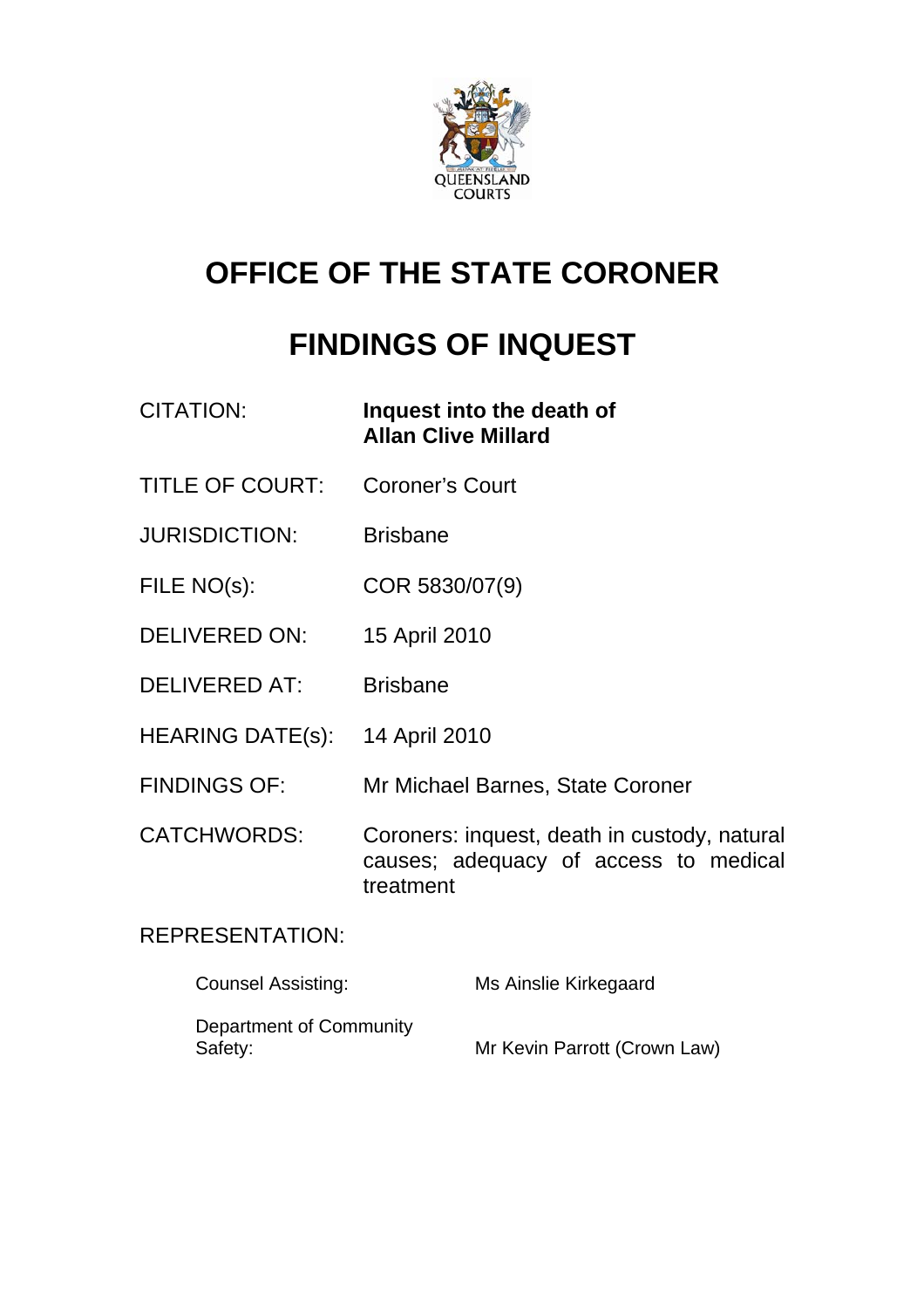#### **Table of Contents**

| DDCC response following pronouncement of Mr Millard's death 7        |  |
|----------------------------------------------------------------------|--|
|                                                                      |  |
| Adequacy of medical and emergency treatment provided to Mr Millard 8 |  |
|                                                                      |  |
|                                                                      |  |
|                                                                      |  |
|                                                                      |  |
|                                                                      |  |
|                                                                      |  |
|                                                                      |  |
|                                                                      |  |
|                                                                      |  |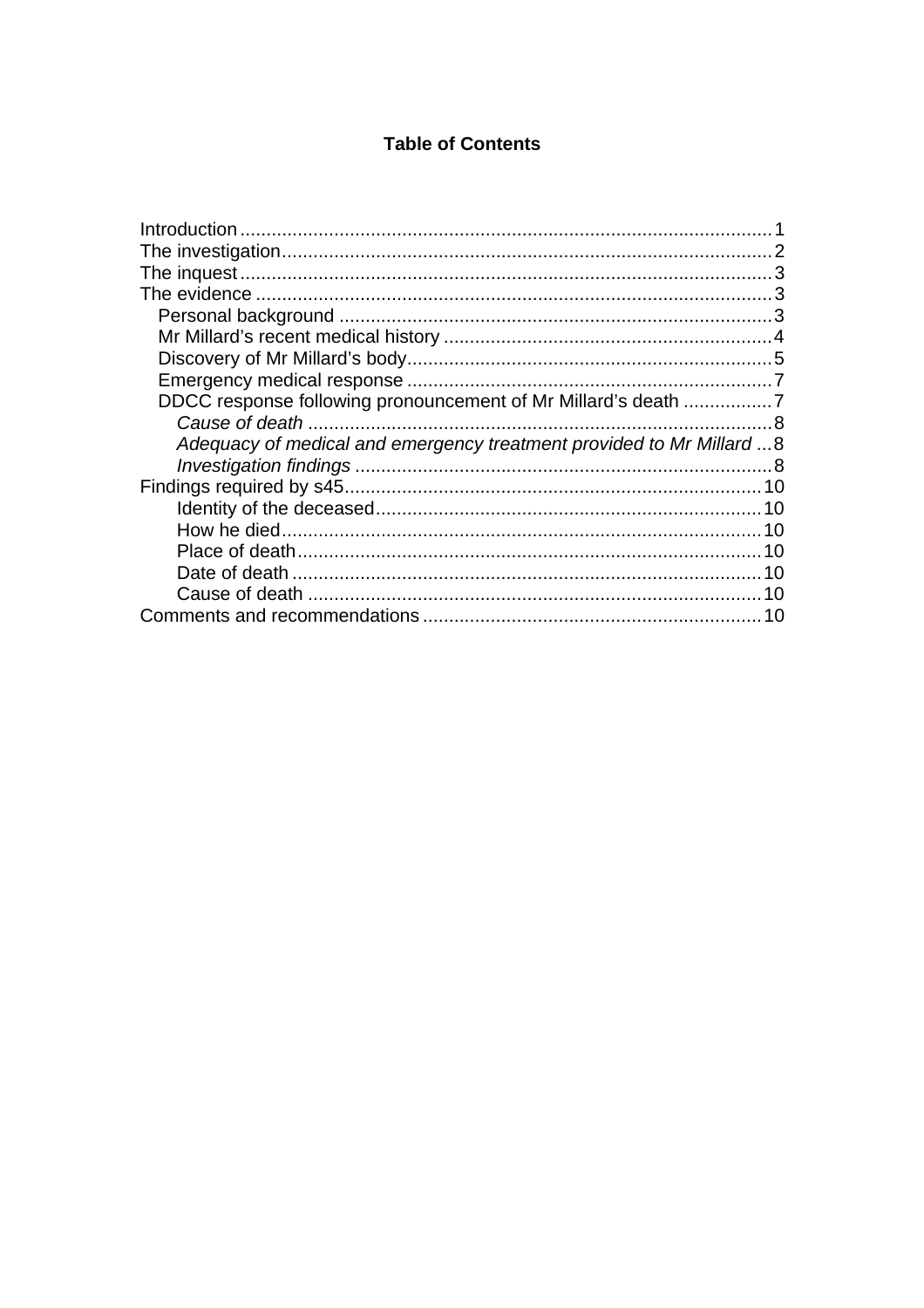<span id="page-2-0"></span>The *Coroners Act 2003* provides in s45 that when an inquest is held into a death in custody, the coroner's written findings must be given to the family of the person who died, each of the persons or organisations granted leave to appear at the inquest and to various officials with responsibility for the justice system. These are my findings in relation to the death of Allan Clive Millard. They will be distributed in accordance with the requirements of the Act and posted on the web site of the Office of State Coroner.

## **Introduction**

Mr Millard was a 63 year old man who died suddenly at the Darling Downs Correctional Centre (DDCC) on 11 December 2007. At the time of his death, Mr Millard was serving a four month custodial sentence.

Mr Millard was a heavy smoker and a heavy drinker. He didn't see a doctor regularly. He had declined medical examination on reception to DDCC and had neither sought nor required nursing or medical assistance during his short time in custody.

At approximately 1:25pm on 11 December 2007, another prisoner found Mr Millard lying on his bed in his cell in the Coolibah Unit. Mr Millard had a cut above his right eye. The prisoner could not wake Mr Millard and sought help from DDCC officers, who immediately called a Code Blue. A nurse attended Mr Millard's cell immediately. She found Mr Millard's pupils were fixed and dilated; he was not breathing and he had no pulse. The nurse pronounced him dead.

Because Mr Millard was in custody, his death was reported to the State Coroner for investigation and inquest.<sup>[1](#page-2-1)</sup>

These findings:

- confirm the identity of the deceased, the time, place, circumstances and medical cause of his death;
- consider whether the actions or inactions of any person contributed to the death;
- consider whether the medical and emergency treatment afforded to Mr Millard while in custody were adequate and reasonable; and
- consider whether any changes to procedures or policies could reduce the likelihood of deaths occurring in similar circumstances or otherwise contribute to public health and safety or the administration of justice.

<span id="page-2-1"></span>l 1 s8(3) defines "*reportable death*" to include deaths in custody and s7(2) requires that such deaths be reported to the state coroner or deputy state coroner. S27 requires an inquest be held in relation to all deaths in custody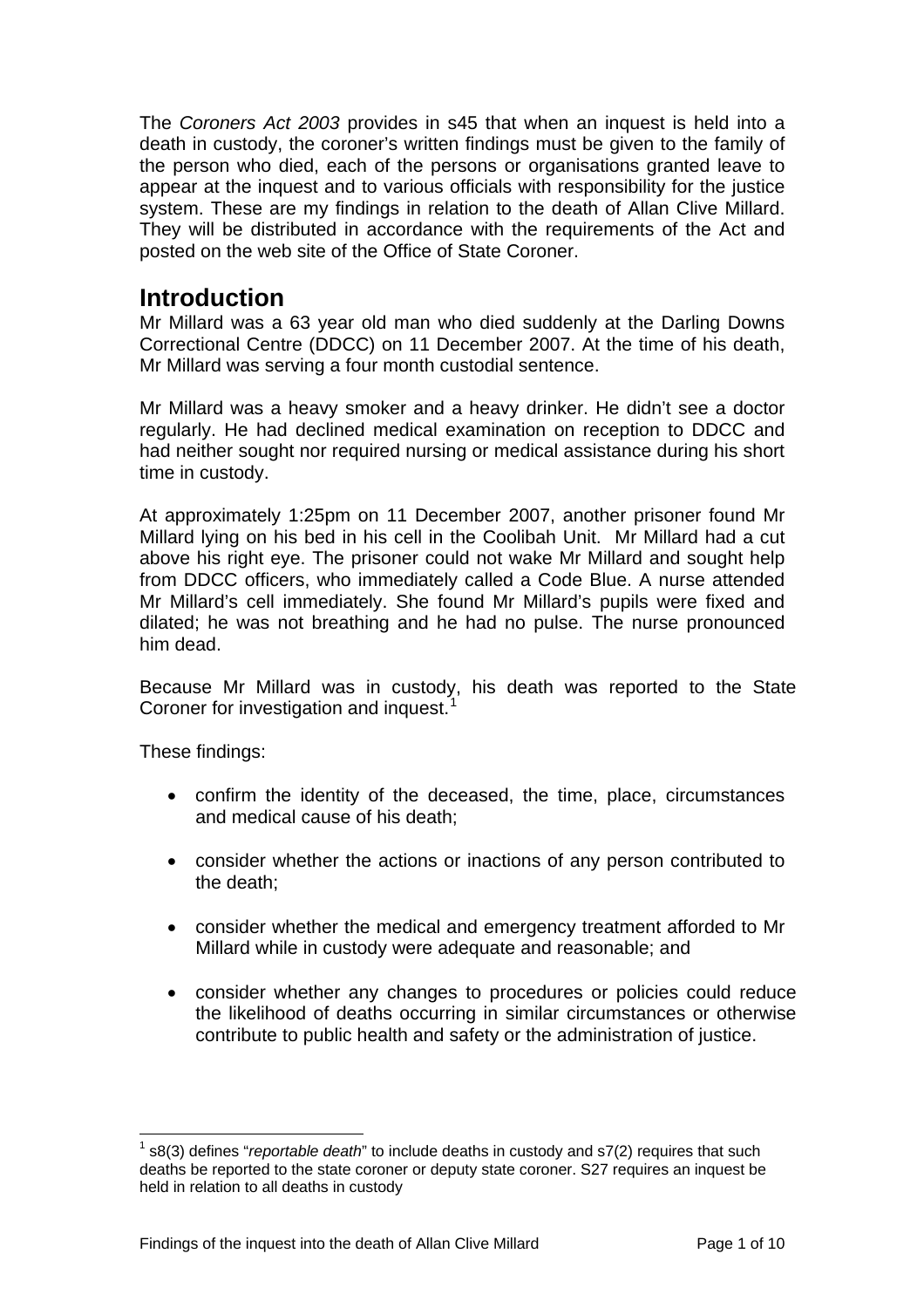# <span id="page-3-0"></span>**The investigation**

Detective Sergeant Gavin Pascoe, then of the QPS Corrective Services Investigation Unit (CSIU), conducted the investigation.

He and Scenes of Crime officer Sergeant Kech attended the DDCC at 2:14pm. They observed the door to Mr Millard's cell was closed and padlocked.

Mr Millard's body had remained *in situ* on the bed in his single occupant cell in the Coolibah Unit. A physical examination of Mr Millard's body, performed by the Detective Sergeant Pascoe, found a 10cm cut on Mr Millard's forehead above his right eye. There was blood on his right palm and on his abdomen. The examination did not reveal any other signs of suspicious injury or trauma. Mr Millard's body was photographed *in situ* during this examination.

Detective Sergeant Pascoe then searched the cell. The search revealed urine in the toilet basin; a small smear of blood on the shelf directly above the toilet and a small pool of about 5 millilitres of blood on the floor adjacent to where Mr Millard was found lying on his bed. There were also several blood spots on his pillow. The cell was photographed by Sergeant Kech during the search.

Sergeant Kech took swab samples at the scene and seized Mr Millard's bed linen. I note that Mr Millard's clothes were destroyed at the mortuary prior to the investigating officers attending the autopsy.

On the same day, Detective Sergeant Pascoe arranged for statements to be taken from all the correctives services officers who responded to the discovery of Mr Millard's body, as well as statements from all the prisoners housed in the Coolibah Unit. The prisoner interviews were recorded on audio tape.

Detective Sergeant Pascoe seized all prison records concerning Mr Millard, including his medical and offender files.

Police then accompanied Mr Millard's body to the Queensland Health Forensic and Scientific Services mortuary for autopsy.

Dr Janse Van Vuuren performed an external and full internal autopsy on the morning of 13 December 2007. The autopsy was observed by Detective Sergeant Pascoe and a member of the QPS Coronial Support Unit.

Mr Millard's body was formally identified by fingerprint examination. This was performed by Sergeant Paul Peacock, a qualified fingerprint expert.

Further inquiries made by CSIU about the circumstances of Mr Millard's death included obtaining Queensland Ambulance records, a statement from one of the advanced care paramedics who attended the scene and communication with one of Mr Millard's daughters.

I note that the investigation report was not finalised until nearly two years after Mr Millard's death. Given that it appears that almost all of the investigation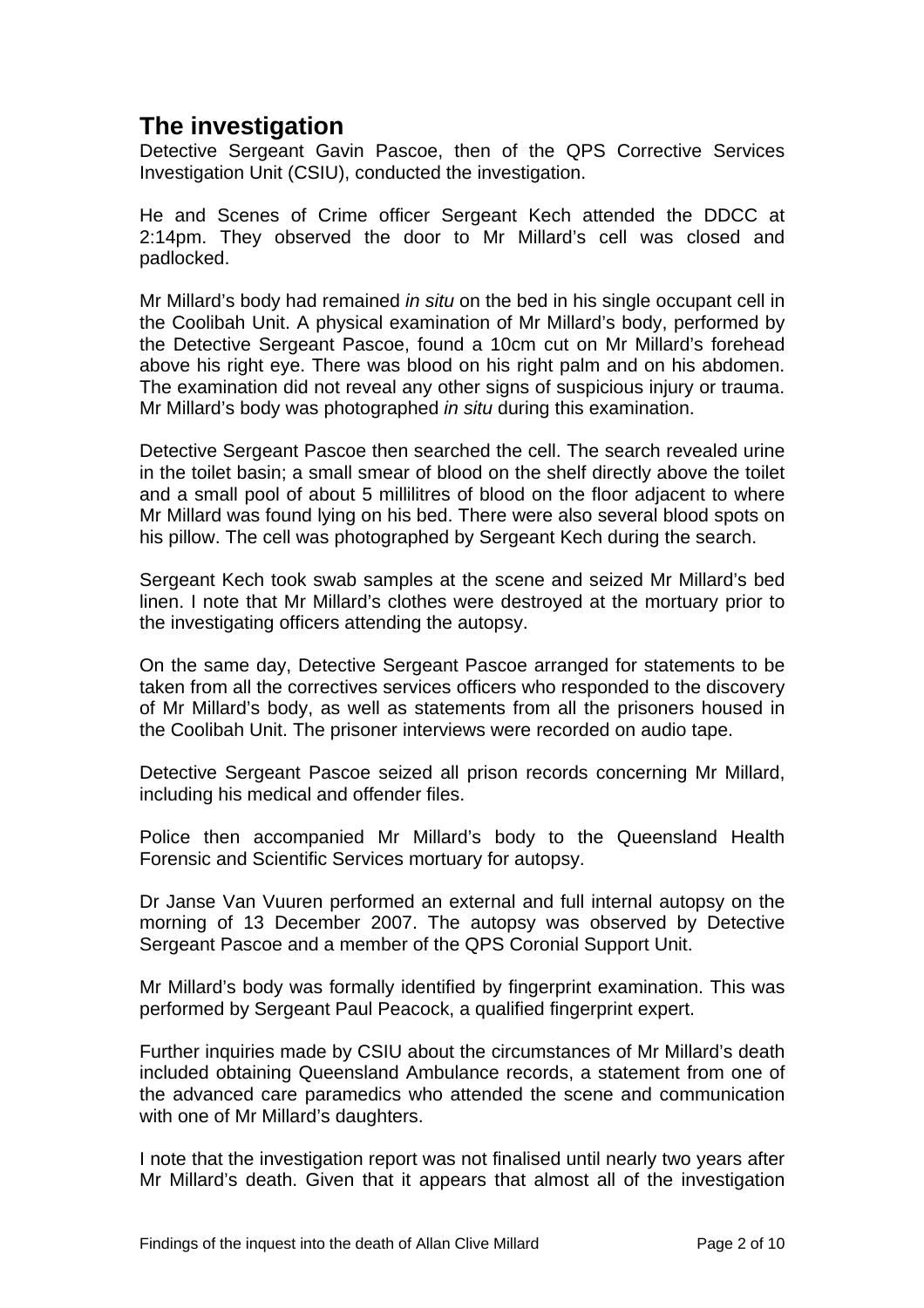<span id="page-4-0"></span>material was gathered in a timely manner, it is regrettable the investigation report was not finalised sooner. That aside, I consider that Detective Sergeant Pascoe conducted a thorough and professional investigation.

The Office of the State Coroner supplemented the findings of Detective Sergeant Pascoe's investigation by following up on Mr Millard's general medical history, initially through the medical practice identified by his daughter, and subsequently with records from the Redcliffe Hospital. Associate Professor Bob Hoskins, Director of the Queensland Health Clinical Forensic Medicine Unit, subsequently reviewed this material and the Queensland Corrective Services medical records to assess whether Mr Millard was given appropriate access to, and received adequate medical and emergency treatment while he was in custody.

# **The inquest**

An inquest was held in Brisbane on 14 April 2010. Ms Kirkegaard was appointed as counsel to assist me. Leave to appear was granted to the Department of Community Safety.

All of the statements, photographs and materials gathered during the investigation were tendered.

Ms Kirkegaard submitted the material tendered was sufficient to enable me to make the findings required by the Act and there was no other forensic purpose to be served by the calling of any oral evidence. Mr Millard's family was advised that this was proposed and raised no concerns about this approach. I accepted that submission.

# **The evidence**

I turn now to the evidence. Rather than summarise all of the information contained in the exhibits, I consider it appropriate to record in these reasons, the evidence I believe is necessary to understand the findings I have made.

## *Personal background*

Mr Millard was born in Lismore, New South Wales on 19 November 1944. He was one of 11 siblings, some of whom were adopted. He was very close to his sister Alice and her son Johnny, who was born with disabilities. He also lived with his brother Reg during the later years of his life. He finished school at 13 years of age and readily acknowledged that he had difficulty reading and writing.

Mr Millard married and had four children from that relationship. The family moved to Queensland when the children were quite young. They spent many years in the Sandgate area where Mr Millard worked as a panel beater and spray painter. He held a truck licence as well as licences to operate a borer, bulldozer, backhoe, excavator and a bob cat. He had been on a disability pension for about six years prior to his imprisonment.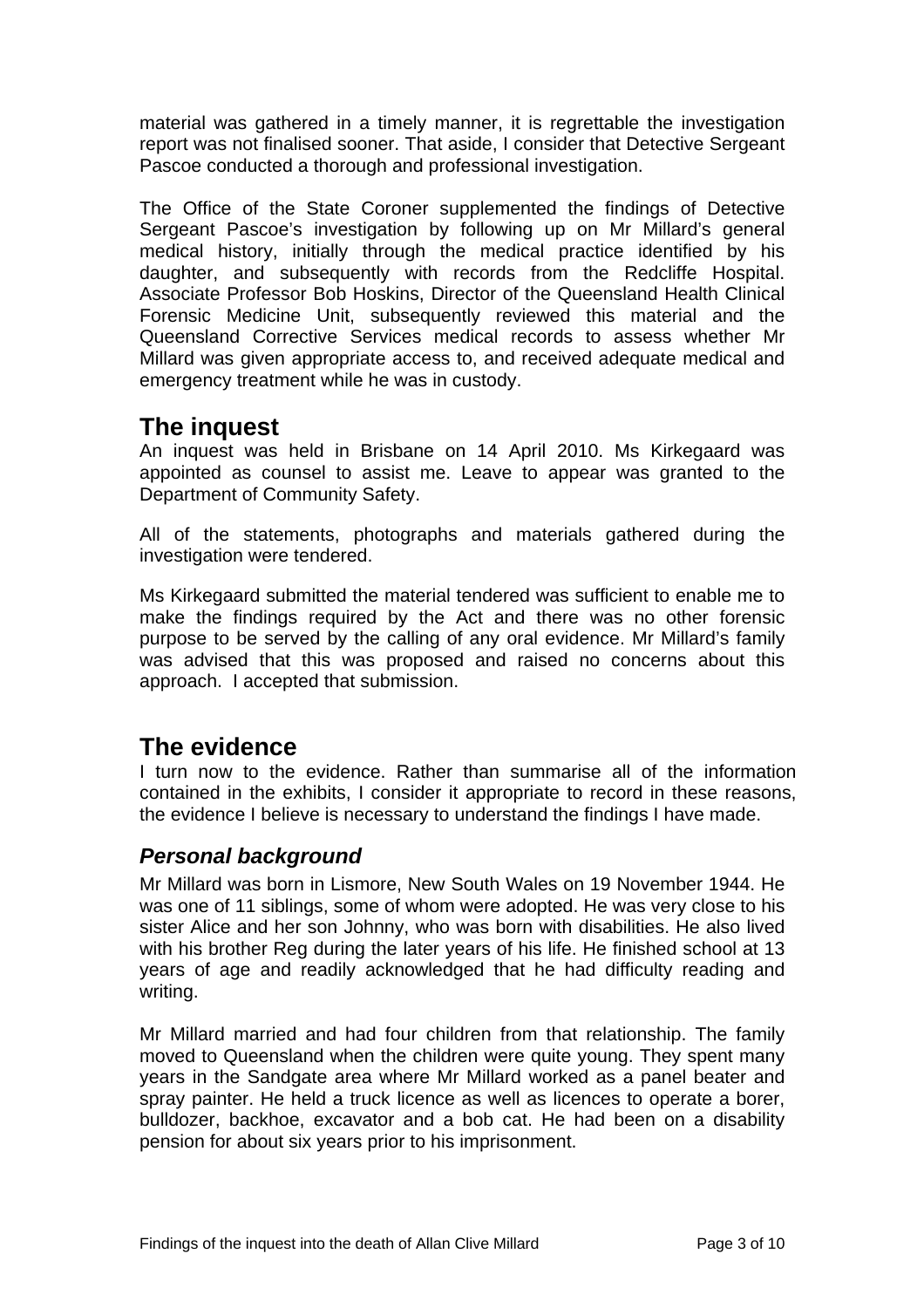<span id="page-5-0"></span>Mr Millard was a keen fisherman and also developed an interest in horseracing, as he lived next door to a well known Brisbane horse trainer.

Mr Millard and his wife separated about twelve years ago and ultimately divorced several years before his death. Mr Millard lived on Bribie Island with his brother Reg for while, before moving to the Bundaberg region where they bought a block of land at Gin Gin. Mr Millard was grandfather to seven grandchildren.

Mr Millard's daughter described her father as a very generous man, who gave freely of himself to other people, even though he didn't have much in a material sense. He often took troubled folk under his wing and in the later years of his life, was the beneficiary of reciprocal support from these friends.

Mr Millard's oldest daughter visited him regularly while he was in custody. He also had regular telephone contact with several family members during this time. His younger daughter wrote to him in prison and marked her letters to the attention of "Pops Millard". Statements from several of his fellow inmates at DDCC indicate that they adopted this nickname for Mr Millard.

#### *Basis for imprisonment*

Mr Millard had a significant traffic history going back to 1983 with convictions for speeding, unlicensed driving and other minor traffic violations. He also had a number of drink driving convictions. He had a short criminal history going back to 1980 with convictions for receiving and possessing stolen property and drink driving. He did not serve time for these convictions.

At the time of his death, Mr Millard was serving a four month custodial sentence for convictions of unlawful possession of a motor vehicle and bringing stolen goods into Queensland. He was initially sentenced to two years imprisonment for these offences, starting on 21 September 2007. His appeal to the Bundaberg District Court was allowed and on 12 October 2007, he was resentenced to 18 months imprisonment suspended for two years after serving four months imprisonment. Consequently, Mr Millard was scheduled for release on 19 January 2008.

Mr Millard started serving his sentence at the Maryborough Correctional Centre. He was classified as a low security prisoner and transferred to the DDCC on 16 October 2007, where he remained until his death on 11 December 2007. He was housed in the Coolibah Unit during this time.

#### *Mr Millard's recent medical history*

The QCS medical records show that when Mr Millard was received at the Maryborough Correctional Centre on 21 September 2007, he disclosed that he was a heavy smoker (30 cigarettes a day) and a heavy drinker (six tall beers a day). Mr Millard advised that he suffered shortness of breath which he attributed to having worked as a spray painter. Although he had been prescribed Ventolin for this condition, he did not use it. Mr Millard also advised that he was deaf in his right ear; had been referred to an orthopaedic surgeon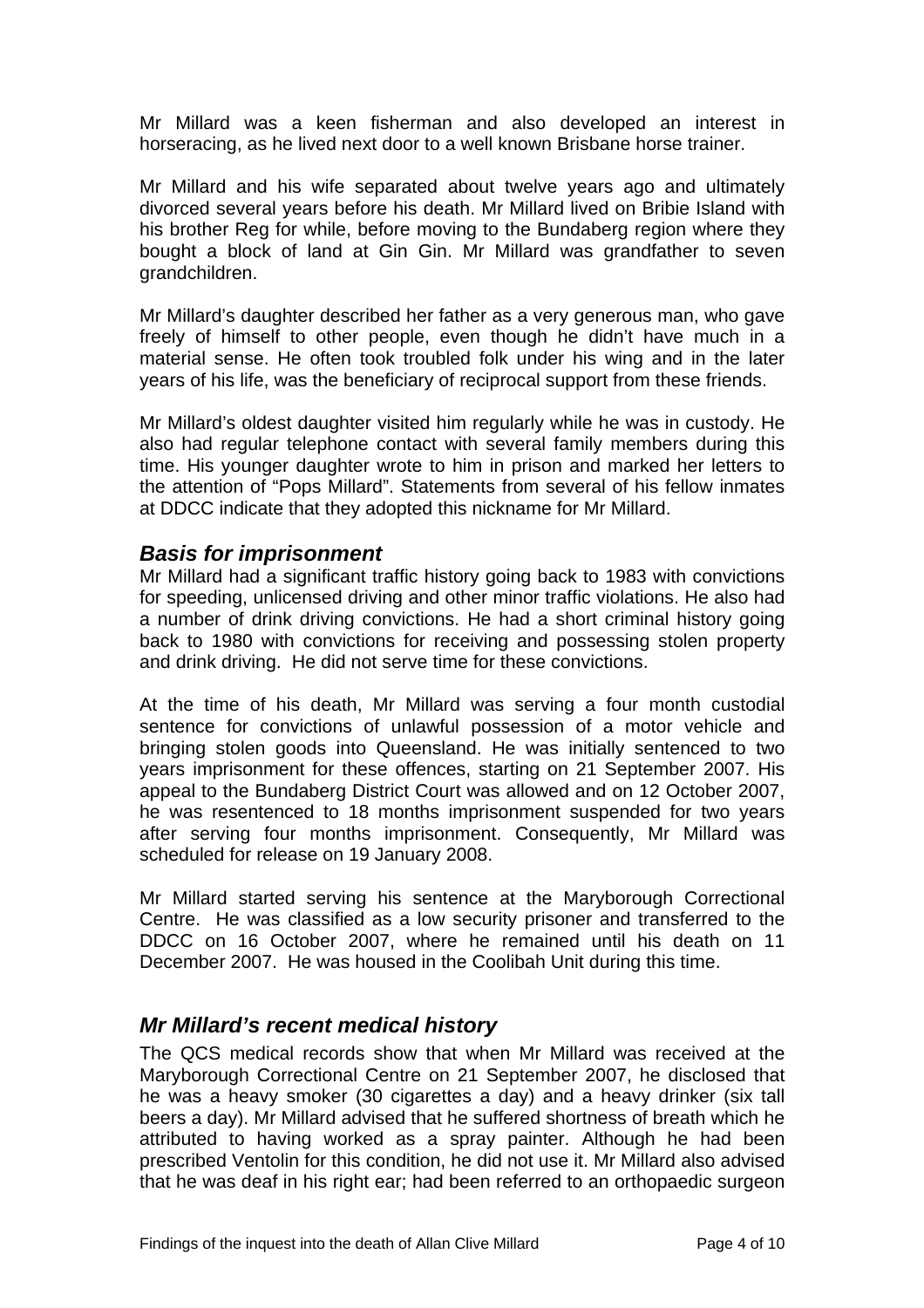<span id="page-6-0"></span>to review possible tendon damage in his right shoulder and that he had steel pins in his left knee as the result of injuries sustained in a bulldozer accident. He was not taking any medication at that time.

These medical records show Mr Millard did not seek or require any nursing or medical assistance while he was at the Maryborough Correctional Centre.

Mr Millard was interviewed by Clinical Nurse Lorraine Blackey on his reception at the DDCC on 16 October 2007. Her entry in the QSC medical records on 17 October 2007 notes his significant history of alcohol abuse. It also records a conversation with his daughter, who advised that Mr Millard had been passing blood in his stools for several years. It appears that Ms Blackey followed this up with Mr Millard, as her notes record he declined to see the visiting medical officer. He was not taking any medication at that time.

The QCS medical records show that Mr Millard did not seek or require any nursing or medical assistance before the day of his death at the DDCC. It appears that he had been started on Nicorette patches on 27 October 2007 but there is no record of this continuing beyond the first issue.

After being informed of Mr Millard's death, his daughter mentioned to police that her father did not see doctors very often. She believed he had last seen a general practitioner at the KippaRing Medical Centre, but was not sure when.

Subsequent enquiries conducted by the Office of the State Coroner revealed that Mr Millard was not a patient of the KippaRing Medical Centre but had been treated at the Redcliffe Hospital. The Redcliffe Hospital medical records show that Mr Millard was in fact a patient of the Redcliffe Peninsula 7 Day Medical Centre.

The Redcliffe Hospital medical records show that over the years, Mr Millard's general practitioner had referred him to the Redcliffe Hospital for further investigation of a number of health complaints.

The Redcliffe Hospital medical records confirm Mr Millard's long history of heavy drinking and smoking and shortness of breath. I note there is also an isolated reference to a history of angina and epilepsy, but these conditions do not appear in the medical histories reported in his general practitioner's letters of referral to the hospital over the years. Mr Millard did not disclose either of these conditions in his medical reception histories.

## *Discovery of Mr Millard's body*

Statements taken from all the prisoners housed in the Coolibah Unit did not indicate anything to suggest that Mr Millard had been unwell in the days prior to his death.

On the evening of 10 December 2007, Mr Millard was seen playing cards in the kitchen, after having cleaned up after dinner. He was observed to be quite cheerful at this time.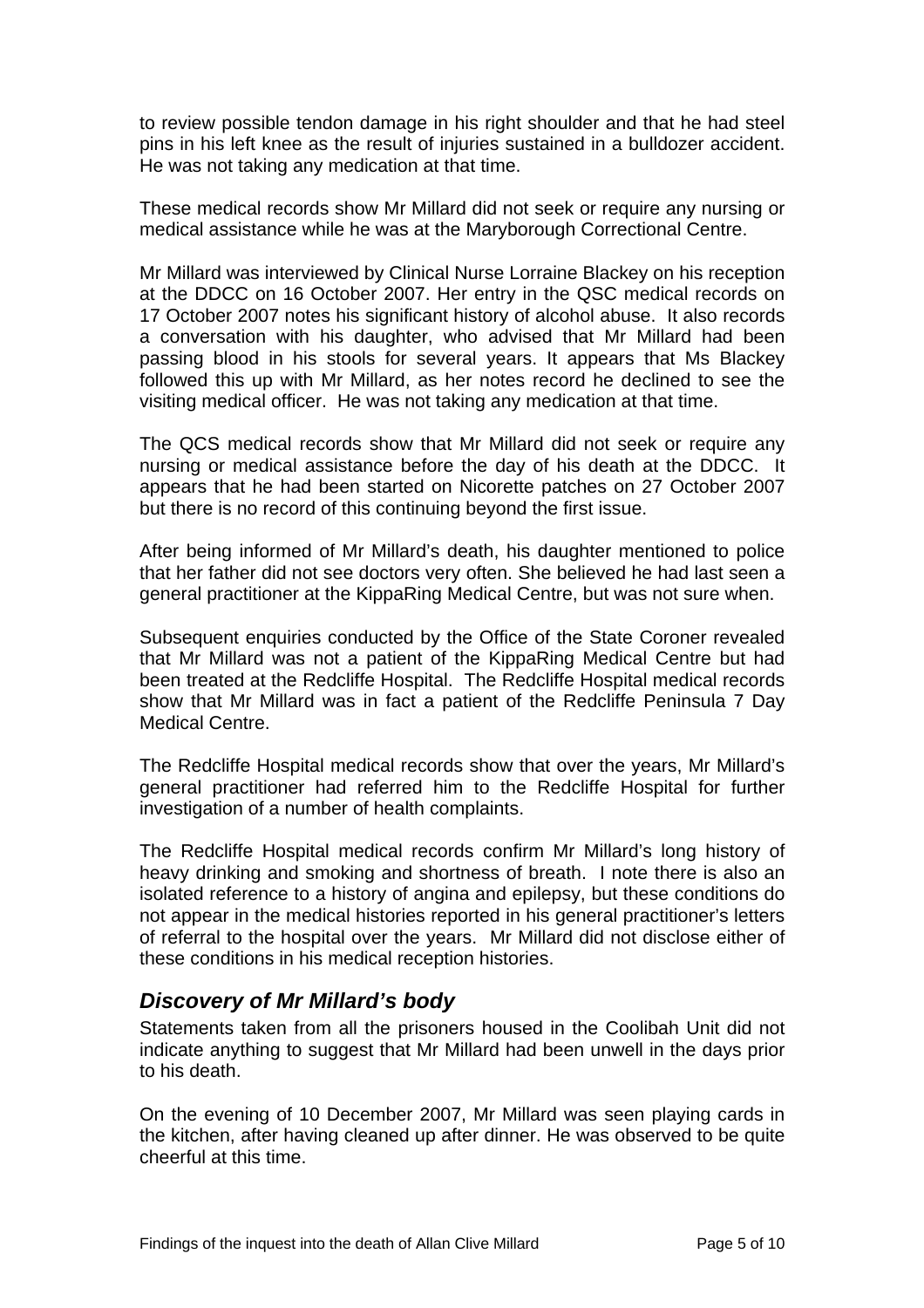A statement from inmate Adrian Watson indicates that he seen and spoken with Mr Millard several times on 11 December 2007. The first occasion was at about 8:30am – 9:00am when Mr Millard made him a cup of coffee and they had a general chat. Prisoner Watson was in a detention unit cell when this occurred. Mr Millard drank his coffee and appeared happy at this time.

The second occasion was when Mr Millard came back to the detention unit at around 1:00pm and offered to make prisoner Watson another coffee. Mr Watson states Mr Millard "looked alright" at this time. He then saw Mr Millard walk off to his cell.

At approximately 1:20pm, fellow Coolibah inmate Jason Logan returned to the unit from work at the prison dairy. He went into the kitchen and made a coffee. He was aware there were other prisoners in the block at this time, but did not pay any attention to who they were, other than prisoner Watson who he saw sitting out the front of his detention unit cell. He states that he did not see any of the other prisoners near Mr Millard's room at this time.

It was Mr Logan's habit on returning from the dairy to make a coffee and then go and talk to Mr Millard in his cell. Mr Watson states that prisoner Logan offered to make him a coffee, which he declined because he had just finished one with Mr Millard. He then saw Mr Logan go into Mr Millard's cell. Mr Watson states that he couldn't see anyone else in the yard or in their cells in the block at that time.

Mr Logan states that as he approached Mr Millard's cell, he could hear a clicking noise that seemed to be coming from near Mr Millard's cell. He placed his coffee cup on a table outside the door to Mr Millard's cell and walked inside.

On entering Mr Millard's cell, Mr Logan realised that the clicking sound was coming from a fan on a desk situated to the left immediately inside the door. He saw that the fan was not oscillating because it was stuck against a shelf immediately above it. He moved the fan to stop it clicking. As he turned away from the fan, he noticed Mr Millard lying on his left side on the bed, with his head at the foot of the bed. Mr Logan saw what he described as a 2-3cm long bloody cut above Mr Millard's right eyebrow.

Mr Logan tried to rouse Mr Millard by first touching and then shaking his right shoulder, while saying "Pop" several times. Mr Millard did not respond. Mr Logan then left the cell to get an officer.

Mr Logan estimates that he was in Mr Millard's cell for no longer than half a minute. This is consistent with Mr Watson's observation that prisoner Logan "popped his head in with Pops".

Messrs Logan and Watson gave differing accounts about whether prisoner Logan checked Mr Millard's pulse before or after he sought help from an officer. I prefer Mr Logan's account that he immediately sought help from food services officer Warren Gleeson, who was just walking into the unit, before he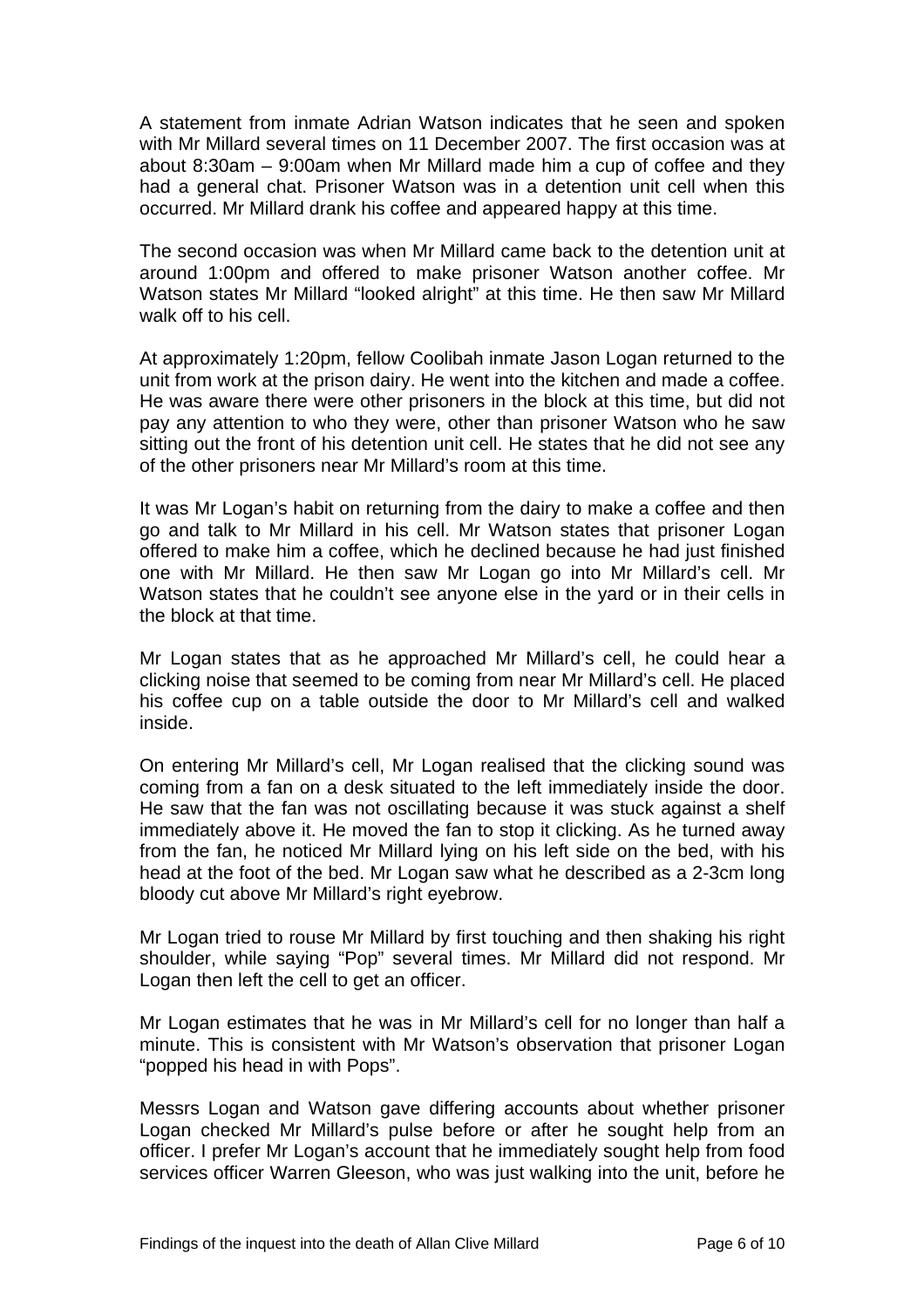<span id="page-8-0"></span>went back to Mr Millard's cell and checked Mr Millard's pulse. This is consistent with Mr Gleeson's account that as he entered the Coolibah unit at approximately 1:25pm, he was approached by Mr Logan who asked him to look at a prisoner who had fallen and hit his head and couldn't be woken. Mr Gleeson immediately alerted CSO Grant Abraham, who was nearby, and together they attended Mr Millard's cell where they both saw Mr Logan check Mr Millard's pulse.

Mr Logan could not find a pulse. He noticed that Mr Millard's skin was cool to touch, his lips were blue and his eyes half open and glazed. CSO Abraham immediately radioed a Code Blue. This occurred at approximately 1:30pm. Neither Mr Gleeson nor CSO Abraham entered the cell. Their observations of the position of Mr Millard's body, the cut on his forehead and the small pool of blood on the floor adjacent to the bed are consistent with prisoner Logan's initial observations of the scene.

#### *Emergency medical response*

Five CSOs and Clinical Nurse Blackey responded almost immediately to the Code Blue.

Nurse Blackey examined Mr Millard. She noted that his pupils were fixed and dilated, he was not breathing, his extremities were mottled and she could not detect any heart sounds. Nurse Blackey pronounced Mr Millard dead at 1.33pm. She asked for the ambulance to be called and closed the door to his cell.

QAS records show that they were contacted at 1:37pm. One unit was dispatched at 1:39pm and arrived at the DDCC at 1:50pm. Paramedics assessed Mr Millard at 1:52pm. Their examination confirmed that Mr Millard was dead.

## *DDCC response following pronouncement of Mr Millard's death*

Immediately after Nurse Blackey concluded Mr Millard was dead, the CSO officers in attendance took action to start a running log; secure the scene; secure and account for all prisoners in the centre and identify and secure all prisoners in the block at the time of the incident, in the kitchen.

The CSOs observed Mr Logan was quieter than usual but they did not see any blood on him or other signs of suspicious injury. Mr Logan was secured and spoken to separately from the other Coolibah prisoners. His statement to Detective Sergeant Pascoe is consistent with the account he gave to CSO Neill Crothers at this time. His clothes were later removed and bagged as evidence. Mr Logan was kept under supervision until he was later interviewed by police.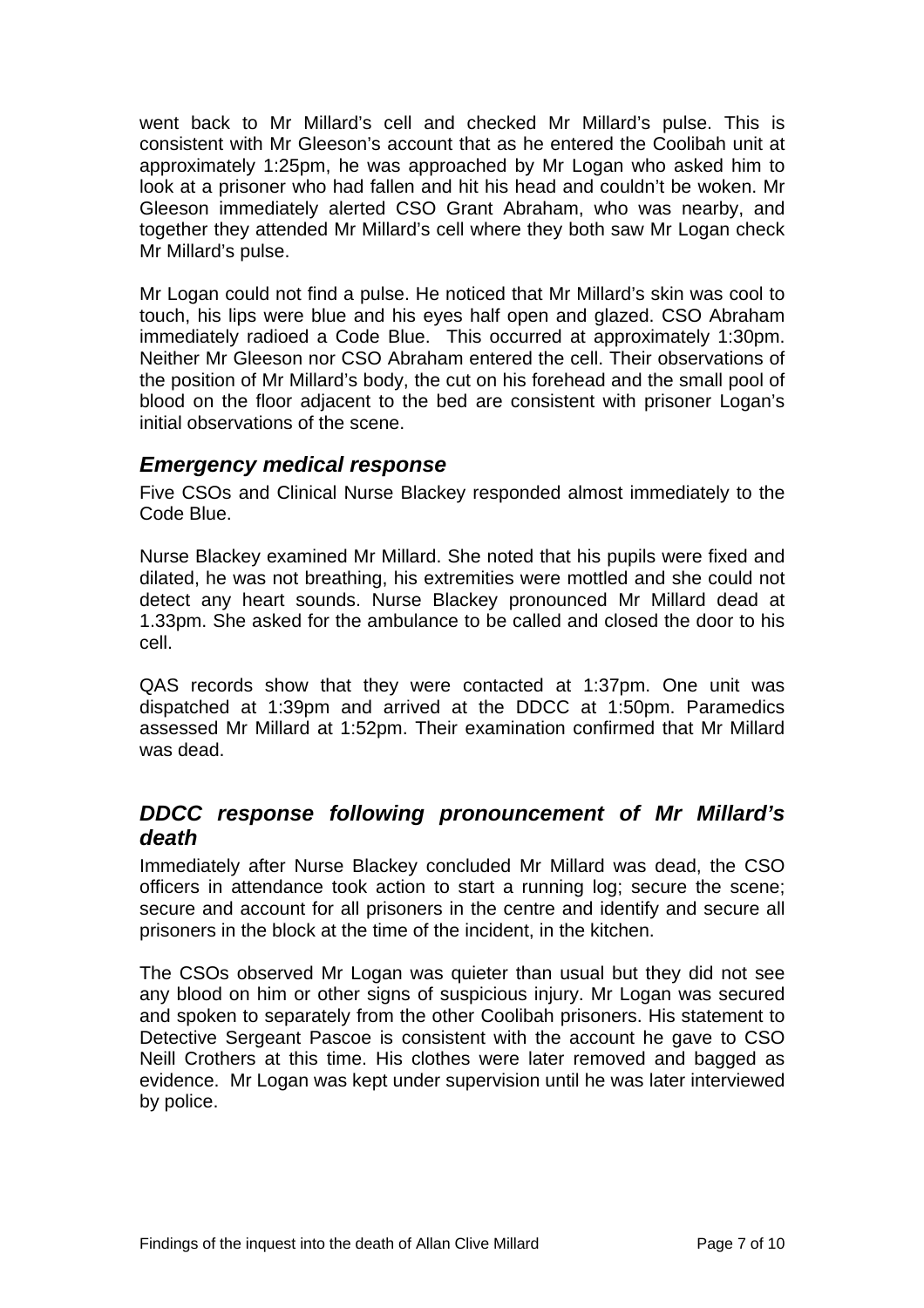<span id="page-9-0"></span>At about this time, prisoner Watson told CSO Joe Korts about his recent conversation with Mr Millard and that after Mr Millard went off to his cell, Watson had not seen or heard anything to indicate there was a problem.

CSO officers searched the unit but did not find any evidence of interest.

All of the Coolibah prisoners were strip searched and their clothing removed and individually bagged as evidence before they were transferred out of the Unit while the CISU investigation continued.

## *Cause of death*

Dr Janse Van Vuuren performed an external and full internal autopsy on the morning of 13 December 2007.

External examination showed two superficial lacerations on the right lateral upper brow but noted no other recent injuries. Internal examination showed no major subcutaneous injury of the scalp and no skull or brain injuries.

Internal examination revealed severe atherosclerosis of the coronary arteries, which was subsequently confirmed by histology. There was some fibrosis of the heart, but no sign of acute ischaemic changes. The lungs had emphysema and heavy pigment change, consistent with smoking. The kidneys had cysts and the blood vessels had thickened walls, consistent with hypertensive changes.

Toxicological examination detected no alcohol or drugs in the blood or urine.

On the basis of these findings, Dr Janse Van Vuuren concluded that the cause of Mr Millard's death was ischaemic heart disease due to coronary artherosclerosis. He considered that his findings were consistent with the circumstances outlined in the police report of the death. He found nothing to indicate that any other person was involved in Mr Millard's death.

#### *Adequacy of medical and emergency treatment provided to Mr Millard*

Dr Bob Hoskins, Director of Queensland Health's Clinical and Forensic Medicine Unit (CFMU) was asked to review the QCS and Redcliffe Hospital medical records to assess the adequacy of the medical and emergency treatment provided to Mr Millard while he was in custody.

Dr Hoskins advised he did not have any concerns in this regard.

#### *Investigation findings*

Mr Millard's body was formally identified by fingerprint examination, performed by a qualified fingerprint expert.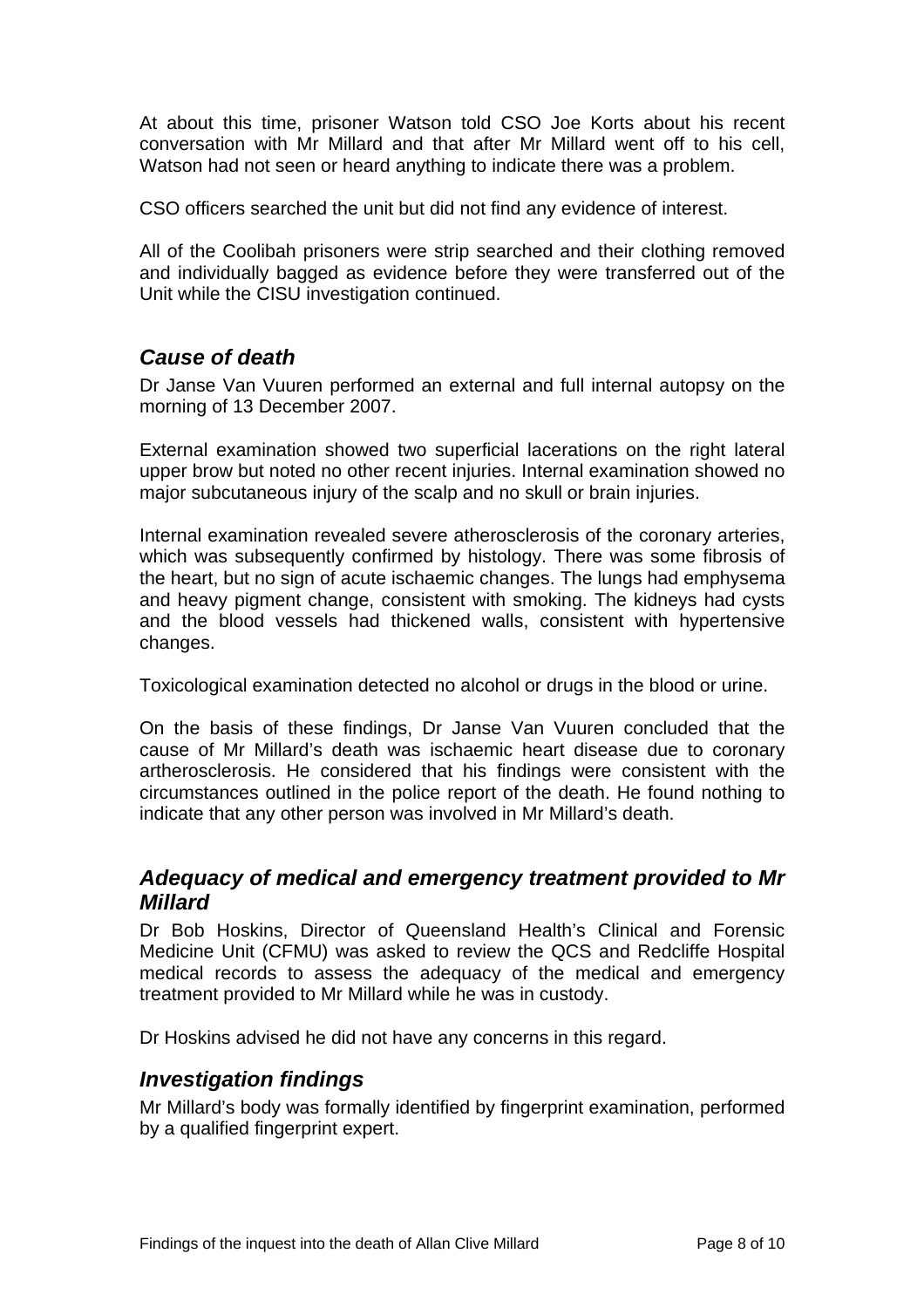Physical examination of Mr Millard's body in situ revealed no signs of injury or trauma, other than the cut to his forehead.

I note the advice of correctional services officers to CISU that Mr Millard had not been involved in any previous altercations with other prisoners.

I note that Mr Millard had several friendly exchanges with a fellow Coolibah inmate on the day he died, the last of which took place about half an hour before Mr Logan found Mr Millard's body.

Mr Watson, the last person to have seen Mr Millard alive, stated that after he saw Mr Millard walk off to his cell, he did not see or hear anything to suggest there was a problem.

A search of Mr Millard's cell did not reveal any signs of a struggle and Mr Millard's belongings did not appear to have been disturbed. A wider search of the Coolibah Unit by corrective services officers revealed no signs of assault or anything else suspicious.

Autopsy examination confirmed that there were no recent injuries, other than two superficial lacerations to Mr Millard's upper right brow. The examination revealed severe coronary atherosclerosis. The pathologist found nothing to indicate that any other person was involved in Mr Millard's death, which he considered to have been caused by ischaemic heart disease due to coronary atherosclerosis.

No other evidence collated was suggestive of anything other than a death by natural causes.

I note that the police report of Mr Millard's death references Nurse Blackey's conjecture that Mr Millard collapsed forward while urinating and hit his head on the shelf that was fixed at about head height above the toilet. She thought that he may have then sat down on the bed, stood up again and finally collapsed back onto the bed into the position in which his body was found by Mr Logan.

Having regard to the autopsy findings, the nature of his injury and the location of blood smears on the shelf above the toilet and the small pool of blood on the floor adjacent to where his head finally came to rest, I consider this to be a plausible explanation of the circumstances in which Mr Millard died.

Independent medical review confirmed that Mr Millard had appropriate access to medical treatment while he was in custody. It also confirmed the adequacy of the emergency medical response to the discovery of Mr Millard's body.

Coronary atherosclerosis is a very common cause of sudden death. I consider that the attempts to take Mr Millard's medical history on his reception to both the Maryborough and Darling Downs Correctional Centres were reasonable and appropriate. I note Dr Hoskin's comment that the material he reviewed hinted at a man who was something of a stoic and probably didn't complain